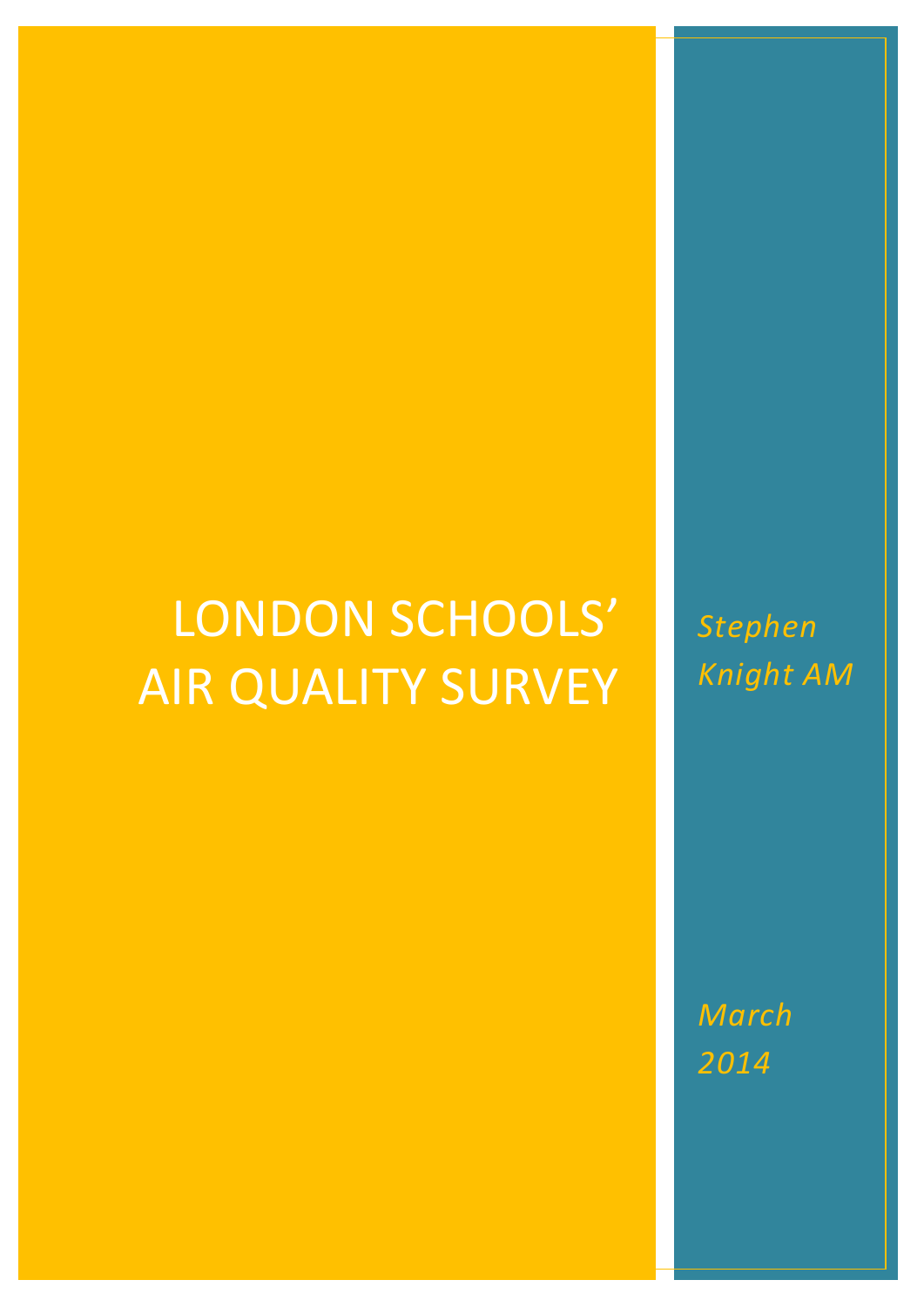### **Contents**

| Effects of air pollution on children's health |    |  |  |
|-----------------------------------------------|----|--|--|
| Survey Methodology                            |    |  |  |
| Summary of results                            |    |  |  |
| Full survey                                   |    |  |  |
| <b>Recommendations</b>                        | 13 |  |  |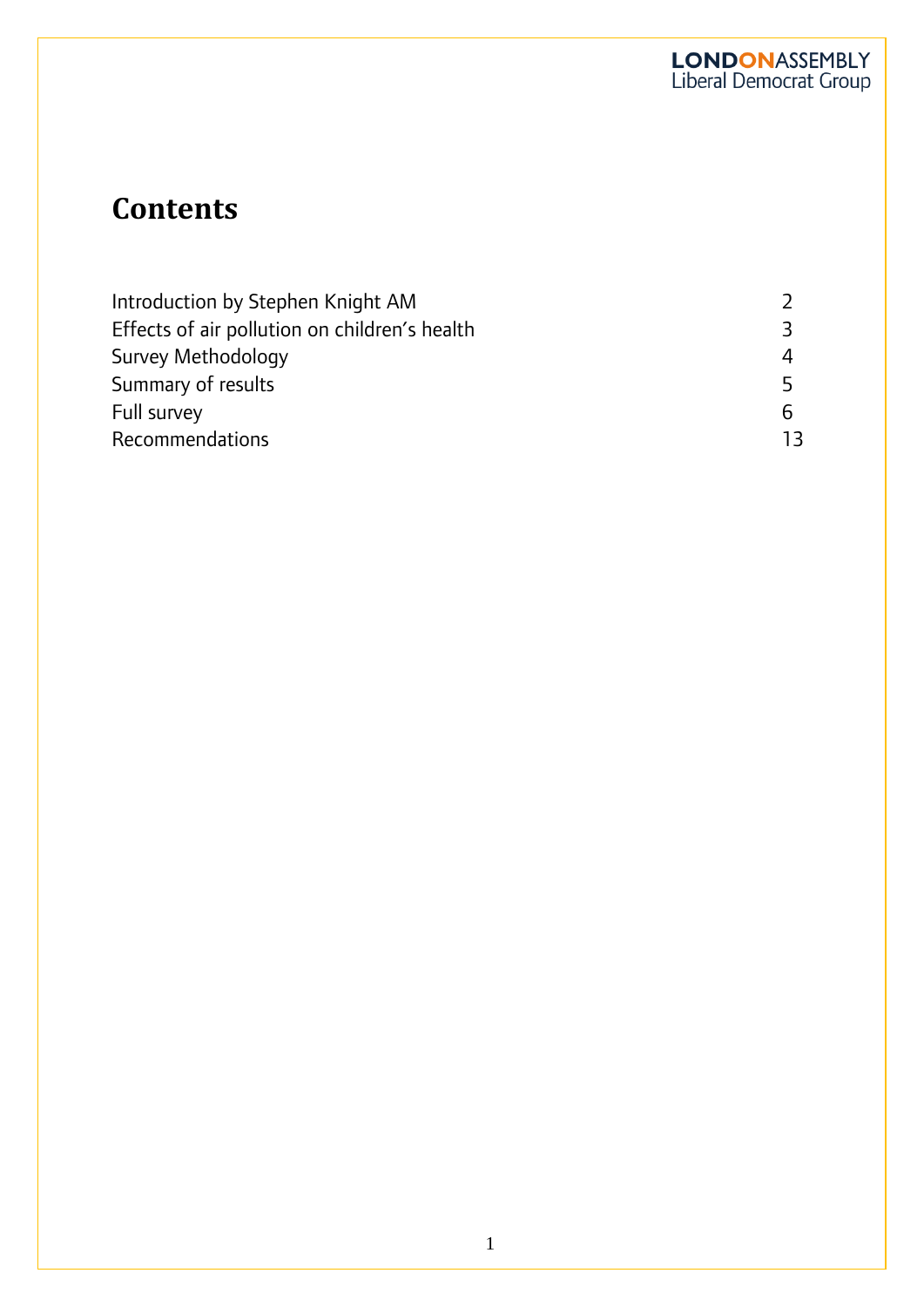### **Introduction**

I

Ever since the 'Great Smog' of December 1952, the link between air pollution and public health has been well known in London. Back then, it was the deadly mixture of soot and smoke from London's coal-fired power stations, factories and homes that – combined with an anticyclone and windless conditions – was to cause the deaths of up to 12,000 people in the weeks and months that followed.

Today, the problem of air pollution may be less visible, but its effects are no less harmful – with an estimated 4,267 Londoners dying prematurely each year because of long-term exposure to airborne pollution.

Where previously it was our obsession with burning coal that was the cause of so much harm, today it is our dependence on motor vehicles that is largely responsible for shortening the life expectancy of every Londoner – with motor traffic responsible for up to 80 per cent of harmful particulate pollution in central London.

As our understanding of the causes of air pollution has improved, so too has our knowledge of its adverse effects on our children's health and development. Put simply, their lungs are smaller and weaker than those of an adult and therefore more susceptible to injury by air pollutants.

Worse still, there is emerging evidence to suggest that the damage sustained by developing and maturing lungs is carried forward into adult life. Protecting our children, then, is critical to improving the health of future generations as well as fulfilling our duty to protect the most vulnerable in society.

This survey therefore focuses on those schools that are exposed to the highest levels of air pollution across London and examines their awareness and experience of the problem. From these results I am pleased to make a number of recommendations as to how the health information and advice offered to our schools could be improved to better protect their children from the harmful effects of air pollution.

Frankla

**Stephen Knight AM Liberal Democrat London Assembly Environment Spokesperson**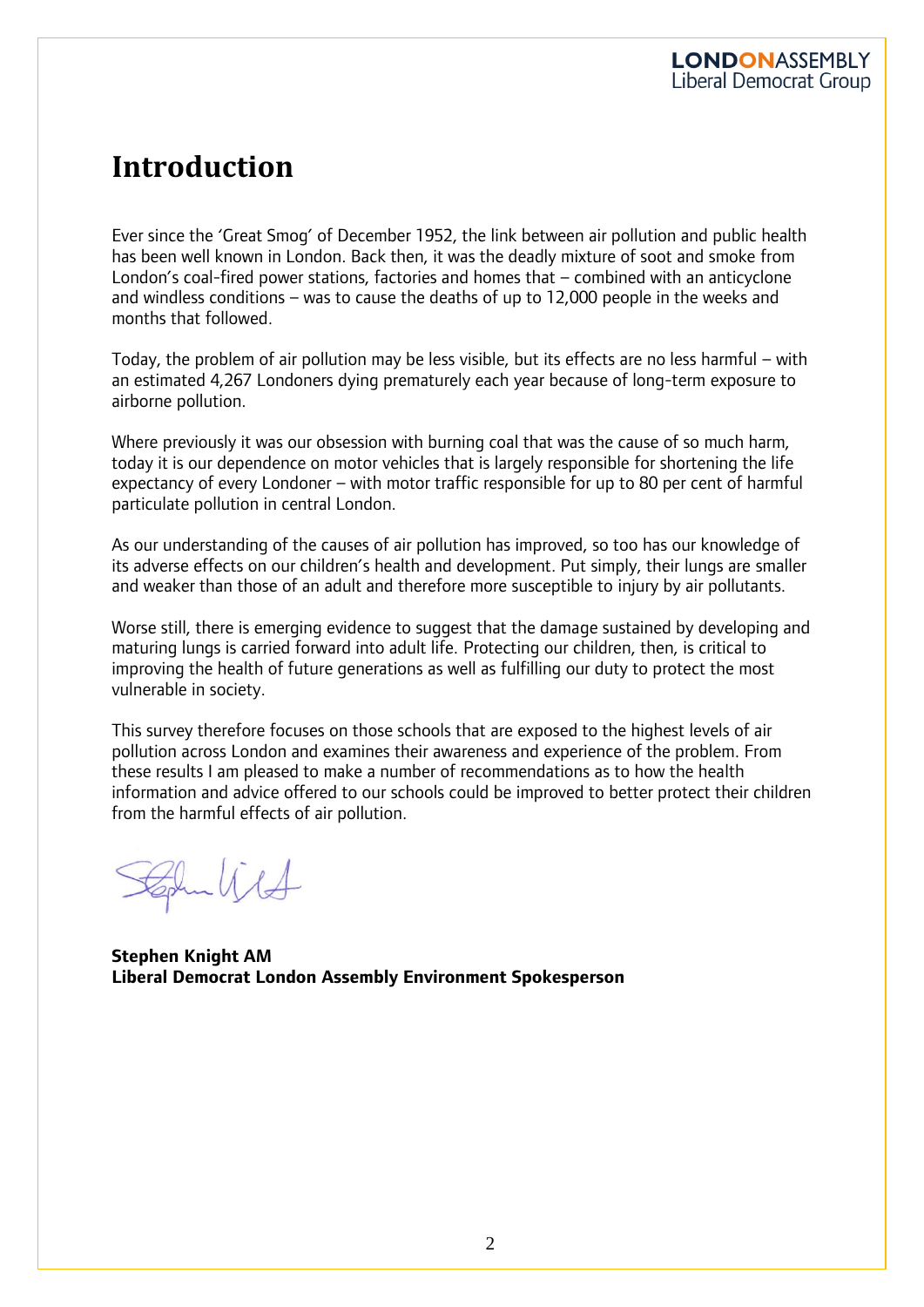### **Effects of air pollution on children's health**

I

Concerns about the adverse effects of air pollution on children's health and development have been the focus of increasing attention over the last decade.

In 2005, the World Health Organisation (WHO) published a comprehensive review of the available evidence on the effects of air pollution on children's health and development. It concluded there was sufficient evidence to assume a causal relationship between exposure to air pollution and aggravation of asthma (mainly due to exposure to particulate matter and ozone) as well as a causal link between increased prevalence and incidence of cough and bronchitis due to exposure to particulate exposure.

More generally, the experts who conducted this review strongly recommended that children's exposure to air pollutants should be reduced – particularly in regard to traffic-related pollutants – as this would lead to considerable health benefits.

In 2008, the UK Committee on the Medical Effects of Air Pollutants (COMEAP) reviewed the above report and confirmed that from the available evidence it was possible to suggest that air pollution plays a part in the induction of asthma in some individuals who live near busy roads, particularly roads carrying high numbers of heavy goods vehicles.

More recently a European Commission-funded study into the health impacts of air pollution in 25 major European cities has found that living close to high-traffic roads could be responsible for between 15and 30 per cent of new asthma cases in children.

In summary while our understanding and knowledge of the risks associated with air pollution continues to evolve year by year, one thing is clear: children are among those who feel the effects of air pollution most severely.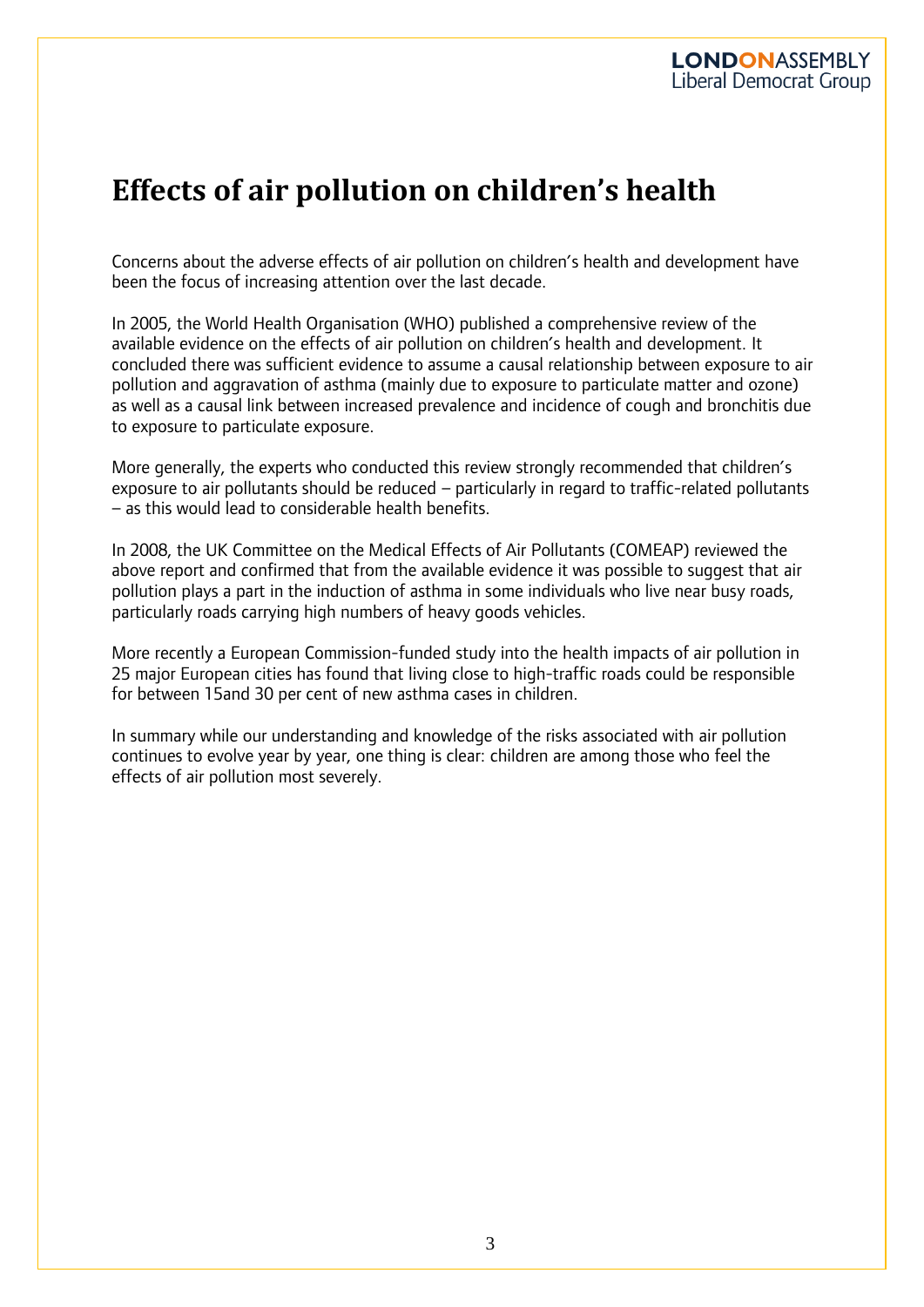### **Survey Methodology**

I

Using data gathered under a Freedom of Information request by the Campaign for Clean Air in London (CAL), an email survey was sent to 935 schools and nurseries in London situated within 150 metres of roads carrying more than 10,000 vehicles per day – a level of traffic that has been found to increase the risk of developing or exacerbating childhood asthma.

The survey was sent out at the beginning of November 2013 and schools were given two months to respond. A total of 43 responses were received from a range of different schools across London, providing a good representative sample:

#### **Breakdown of respondents**

| <b>School Type</b>     | <b>Pre-school</b> | Primary     |           |                 | <b>ISecondarv</b> |           |                        | <b>Other</b>   | Total |
|------------------------|-------------------|-------------|-----------|-----------------|-------------------|-----------|------------------------|----------------|-------|
|                        |                   | Independent | Community | Voluntary Aided |                   | Community | <b>Voluntary Aided</b> | Community      |       |
| <b>School Category</b> | Nurserv           | School      | school    | School          | Academy           | school    | School                 | Special School |       |
| No. of respondents     |                   |             | טו        | IJ              |                   |           |                        |                | 43    |

#### **Geographical distribution of respondents**



In total these respondents recorded **16,589 pupils** on their school rolls, including more than **9,500** (57 per cent) that were under the age of 12. This proportion is in line with the recent analysis carried out by Policy Exchange which showed that more than 320,000 children attend schools in London within 150m of a road carrying more than 10,000 vehicles per day, including more than 180,000 children under the age of 11.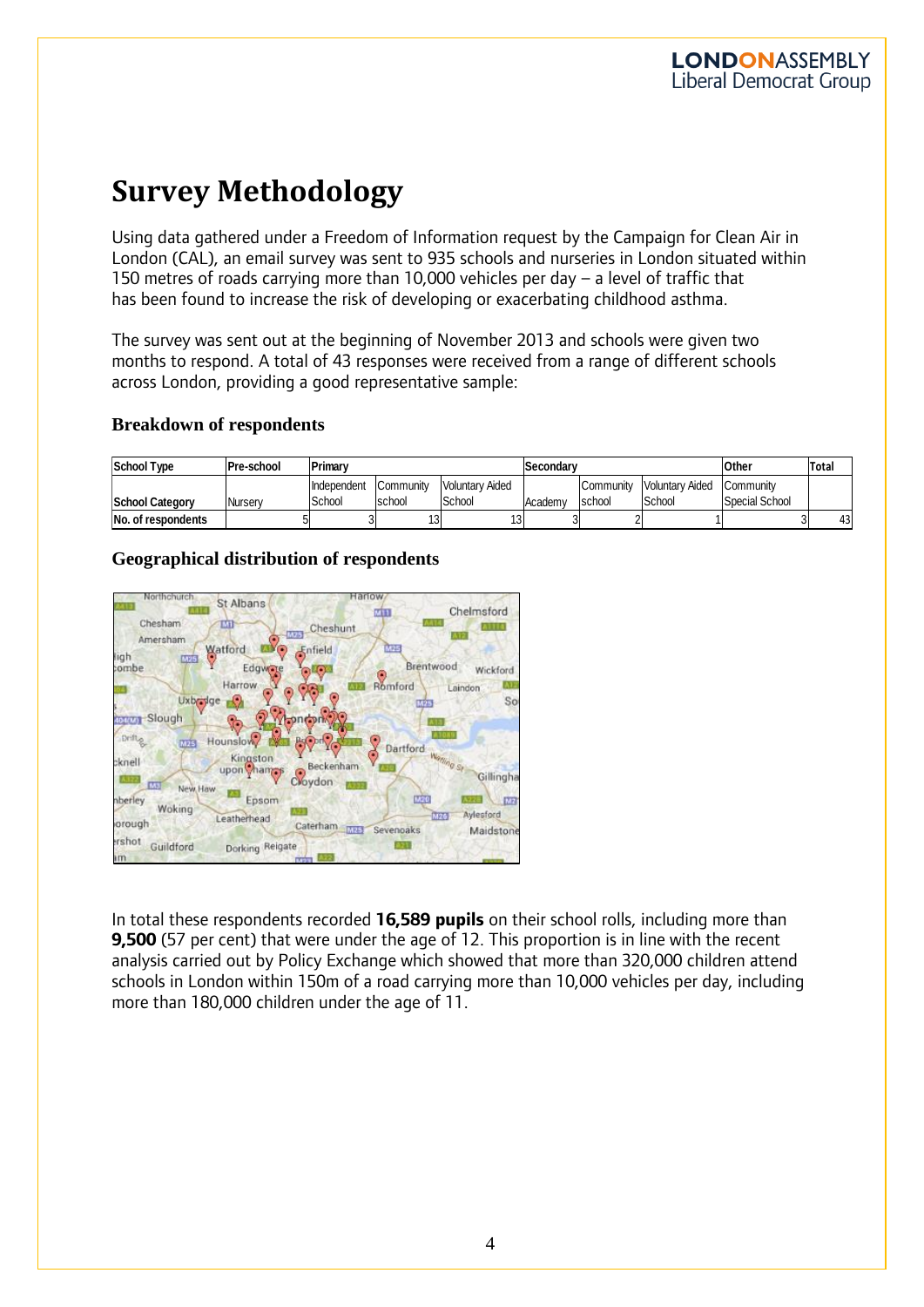### **Summary of Results**

- Only **5 per cent** of schools reported that they or their local authority measured air pollution in and around their premises.
- **86 per cent** of schools were aware that spending long periods of time next to busy roads could increase the risk of developing or exacerbating childhood asthma.
- **80 per cent** of schools were concerned about the health effects of poor air quality on children attending their school.
- Only **5 per cent** of schools were aware of the 'Cleaner Air 4 Schools' education programme in London?
- **Only one-in-20** head teachers (5 per cent) reported receiving any information about air pollution in the last 12 months from either their local authority, Transport for London or the Greater London Authority.
- **URICE 12 PER CENT** of schools were aware of the airTEXT service which provides free daily air pollution forecasts for Greater London?
- While **88 per cent** of schools had produced a School Travel Plan to encourage safe, healthy or sustainable travel, **only around a quarter** (26 per cent) of these had considered their pupils' exposure to air pollution when travelling to and from school?
- **Dver a third** of schools (37 per cent) would consider adjusting lesson plans in order to reduce their students' exposure to air pollution if they were aware of a high pollution forecast for a particular day (for example, by avoiding outdoor physical activity).
- **Only around a third** of schools reported using a mechanical ventilation and/or filtration system in their school buildings.
- **Almost three-quarters** of schools (74 per cent) would like to know more about the causes and impacts of air pollution as well as how to protect students from the health risks associated with poor air quality.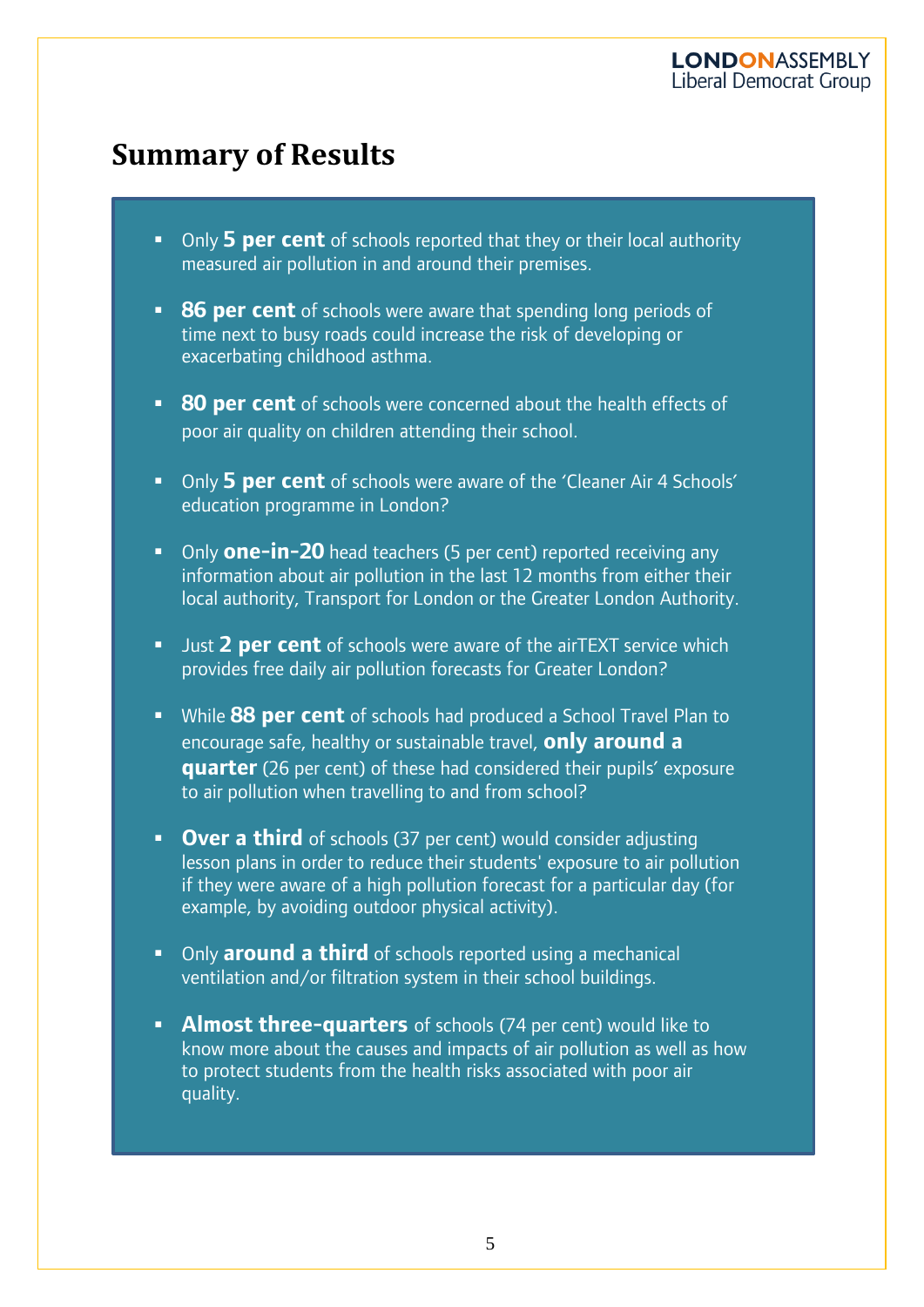### **Full survey results**



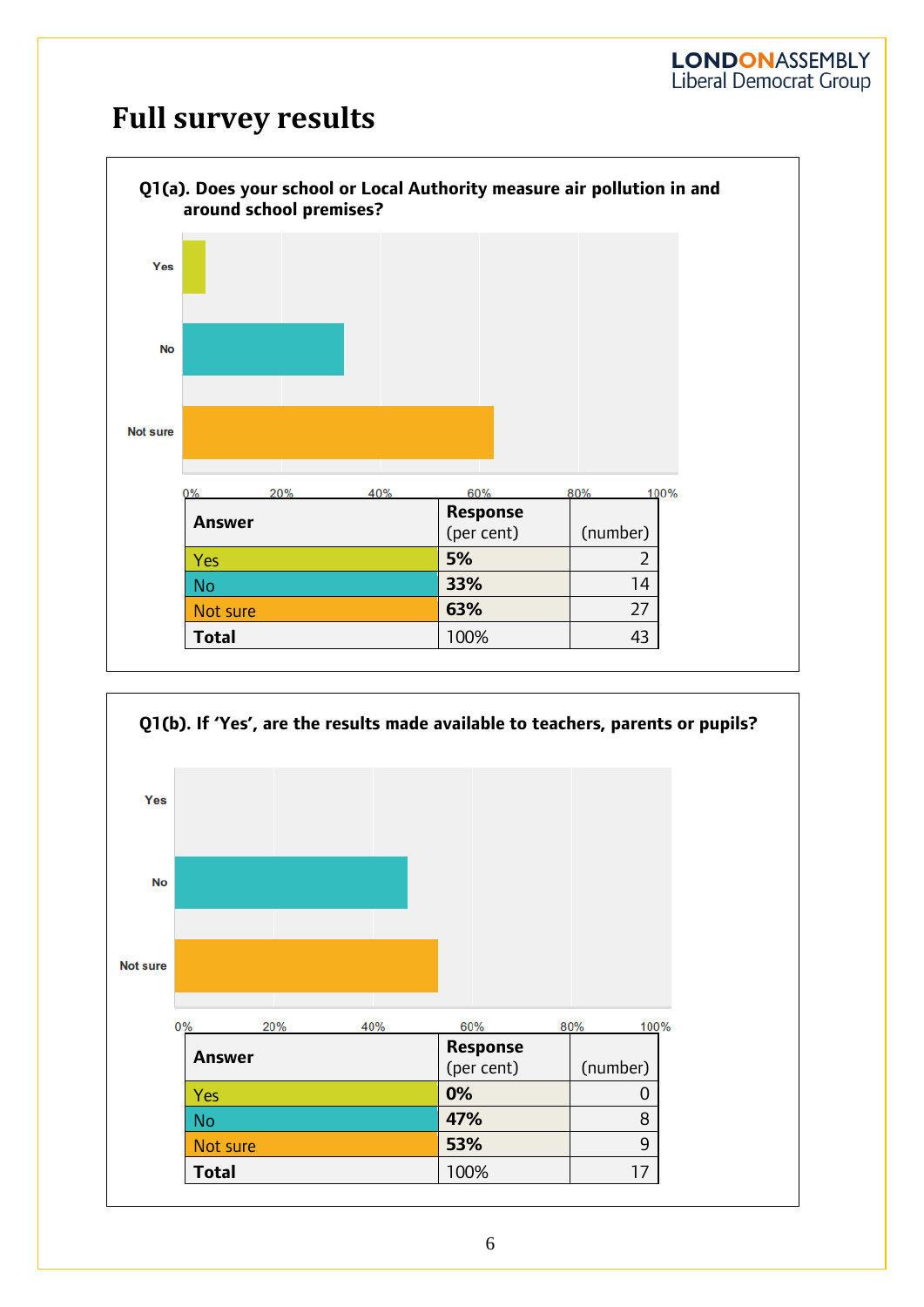

I

#### **Q3. How concerned are you about the health effects of poor air quality on children attending your school?**

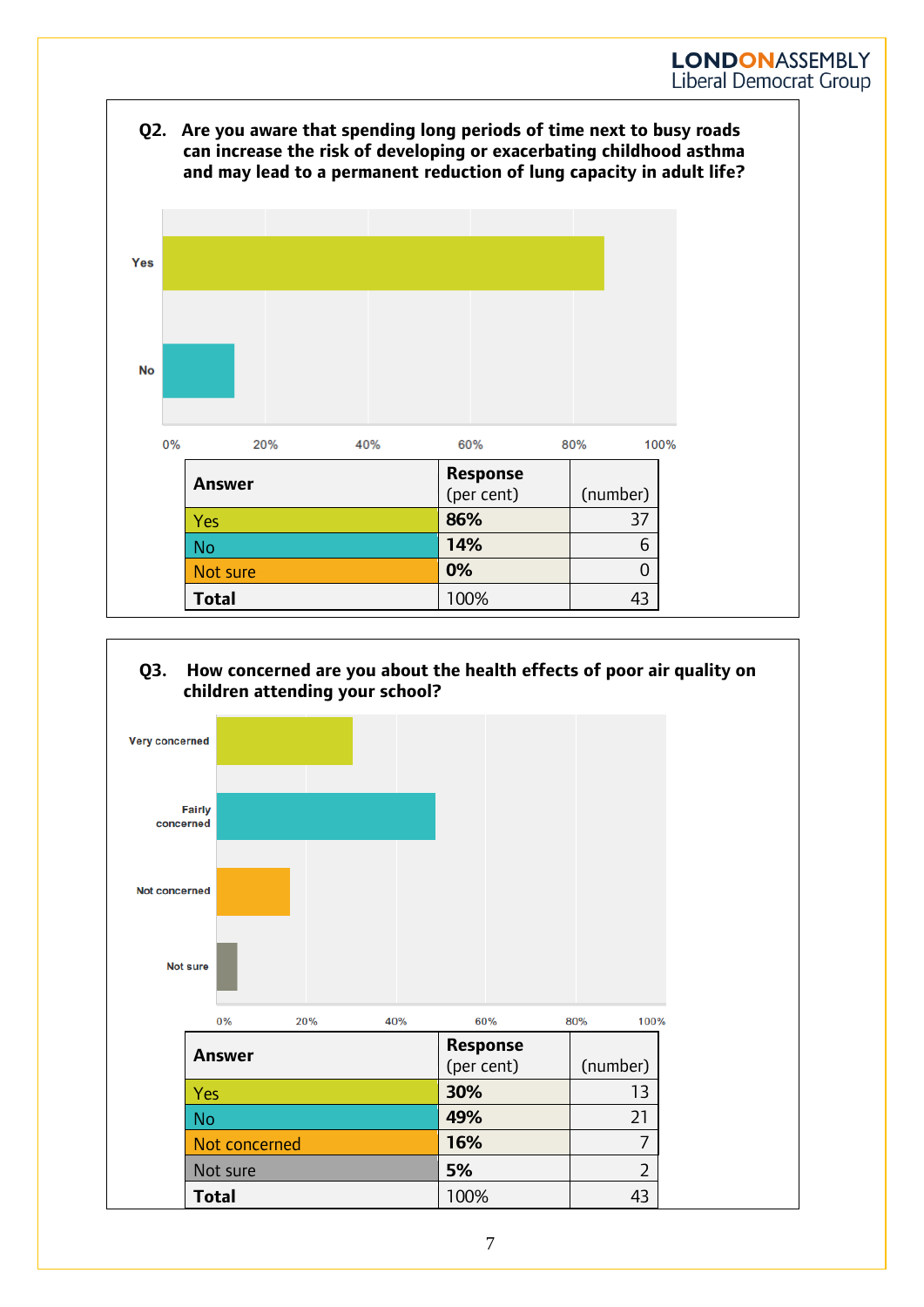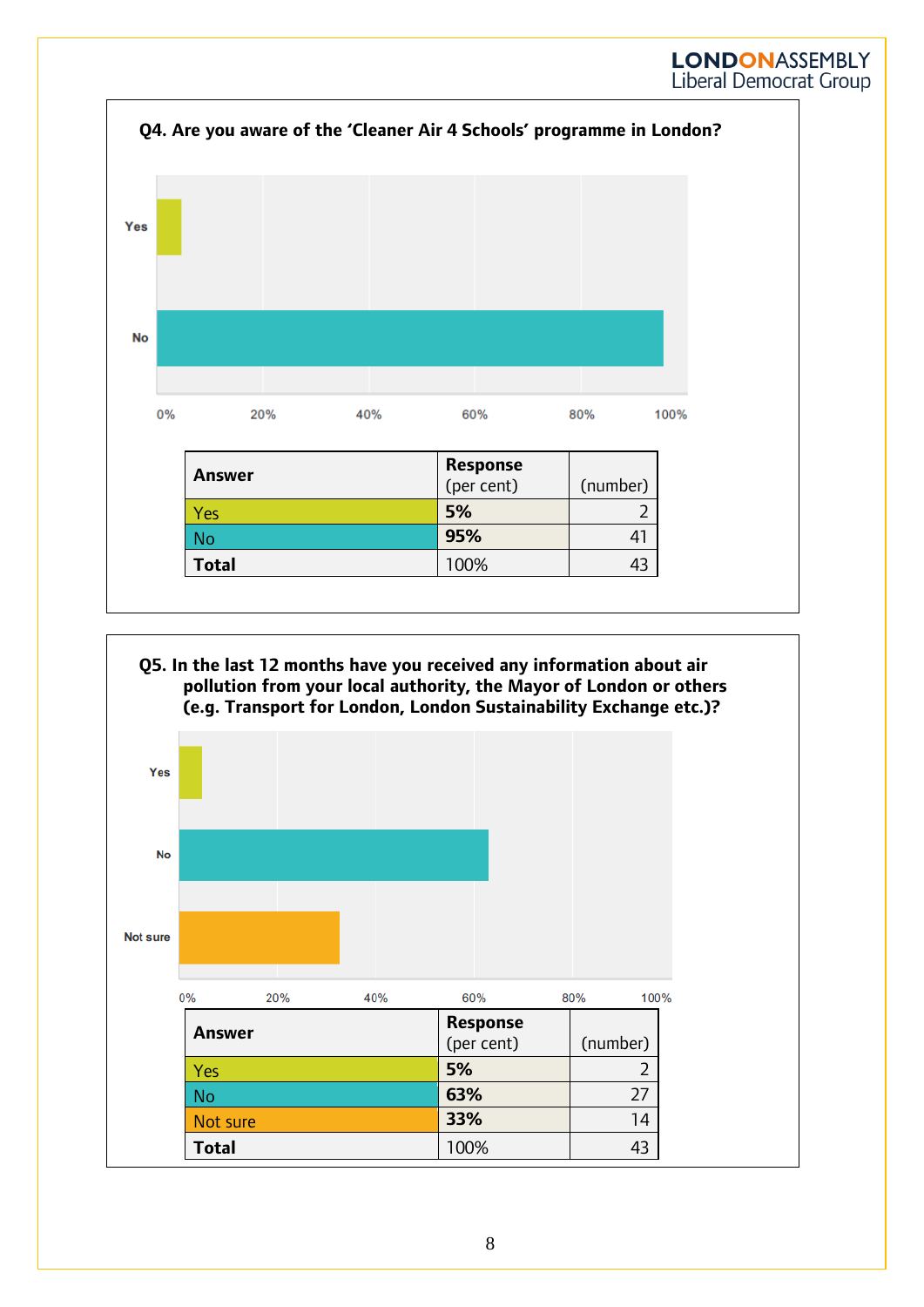

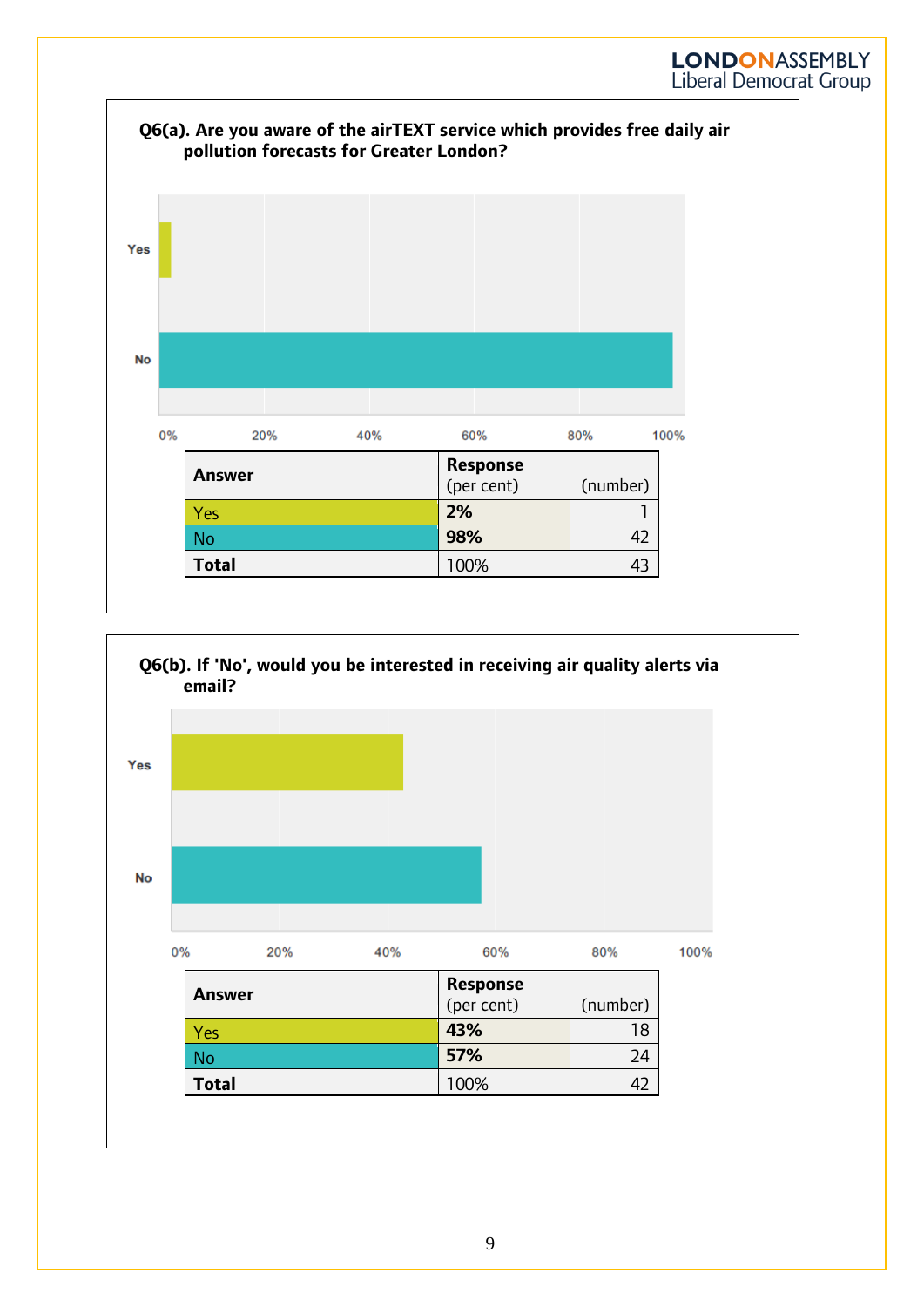![](_page_10_Figure_1.jpeg)

![](_page_10_Figure_2.jpeg)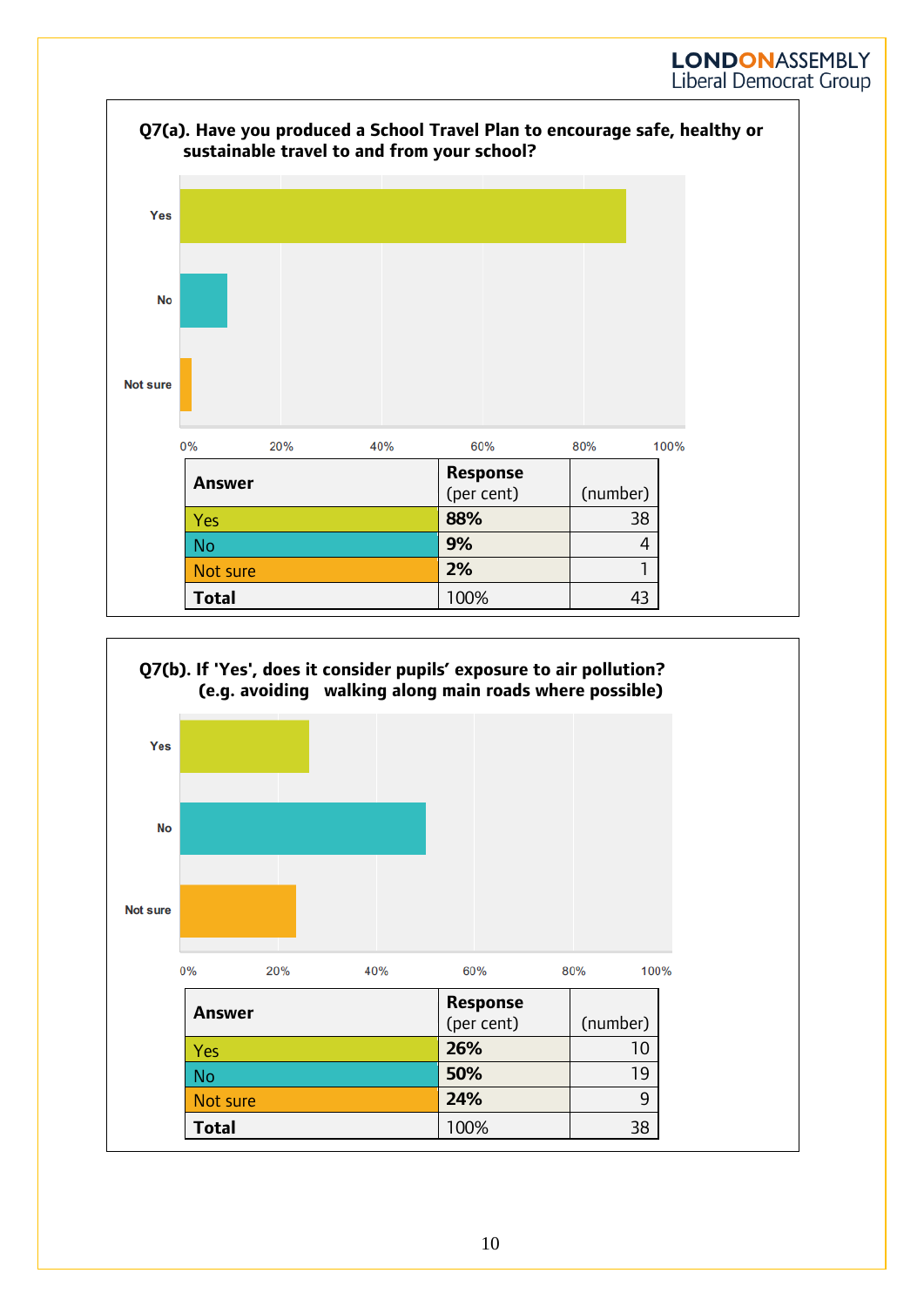**Q8. If you were aware of a high pollution forecast for a particular day would you consider adjusting lesson plans – for example by avoiding outdoor physical activity – in order to reduce students' exposure to air pollution?**

![](_page_11_Figure_2.jpeg)

![](_page_11_Figure_3.jpeg)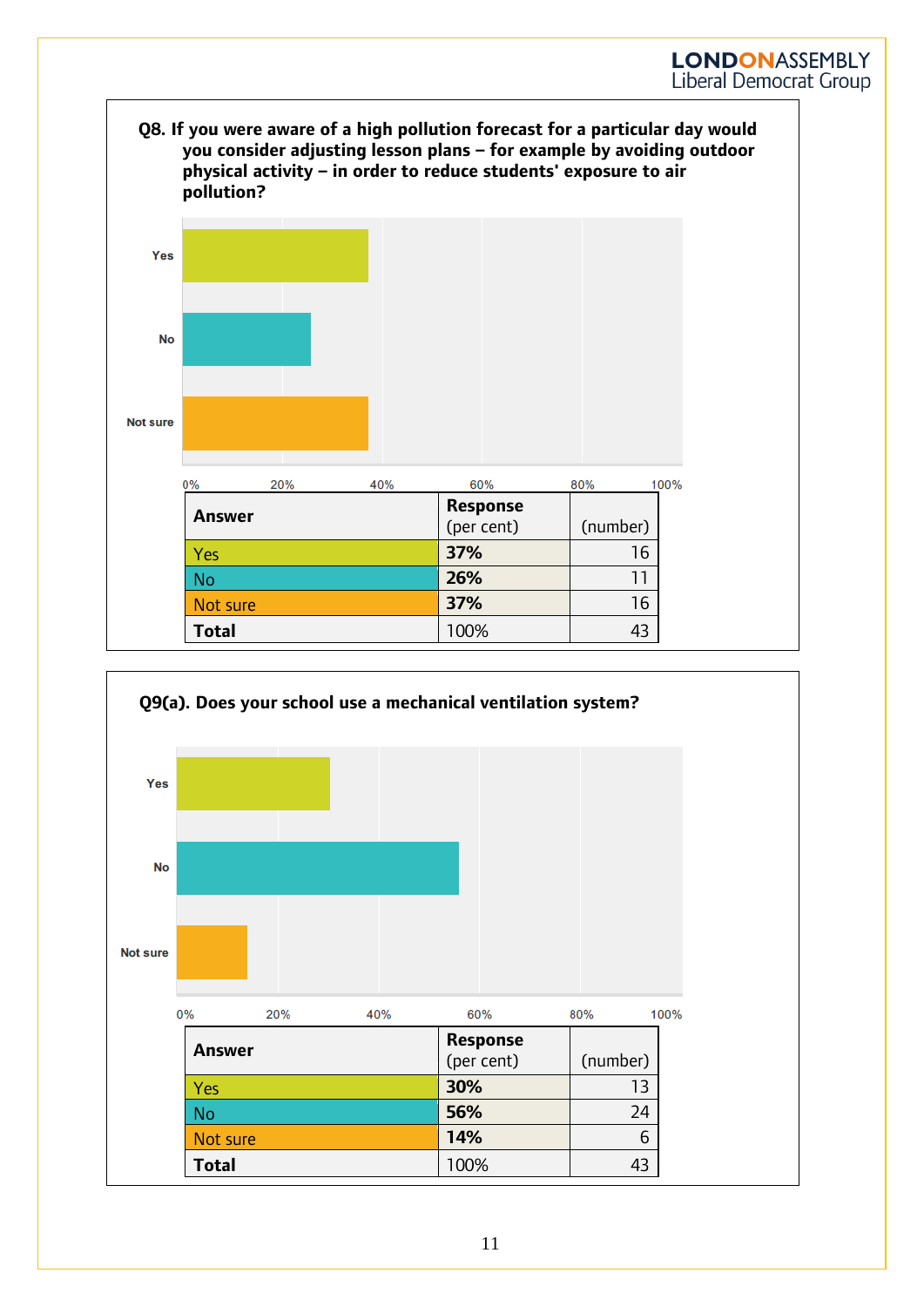![](_page_12_Figure_1.jpeg)

I

#### **Q10. Would you like to know more about the causes and impacts of air pollution as well as how to protect students from the health risks associated with poor air quality?**

![](_page_12_Figure_3.jpeg)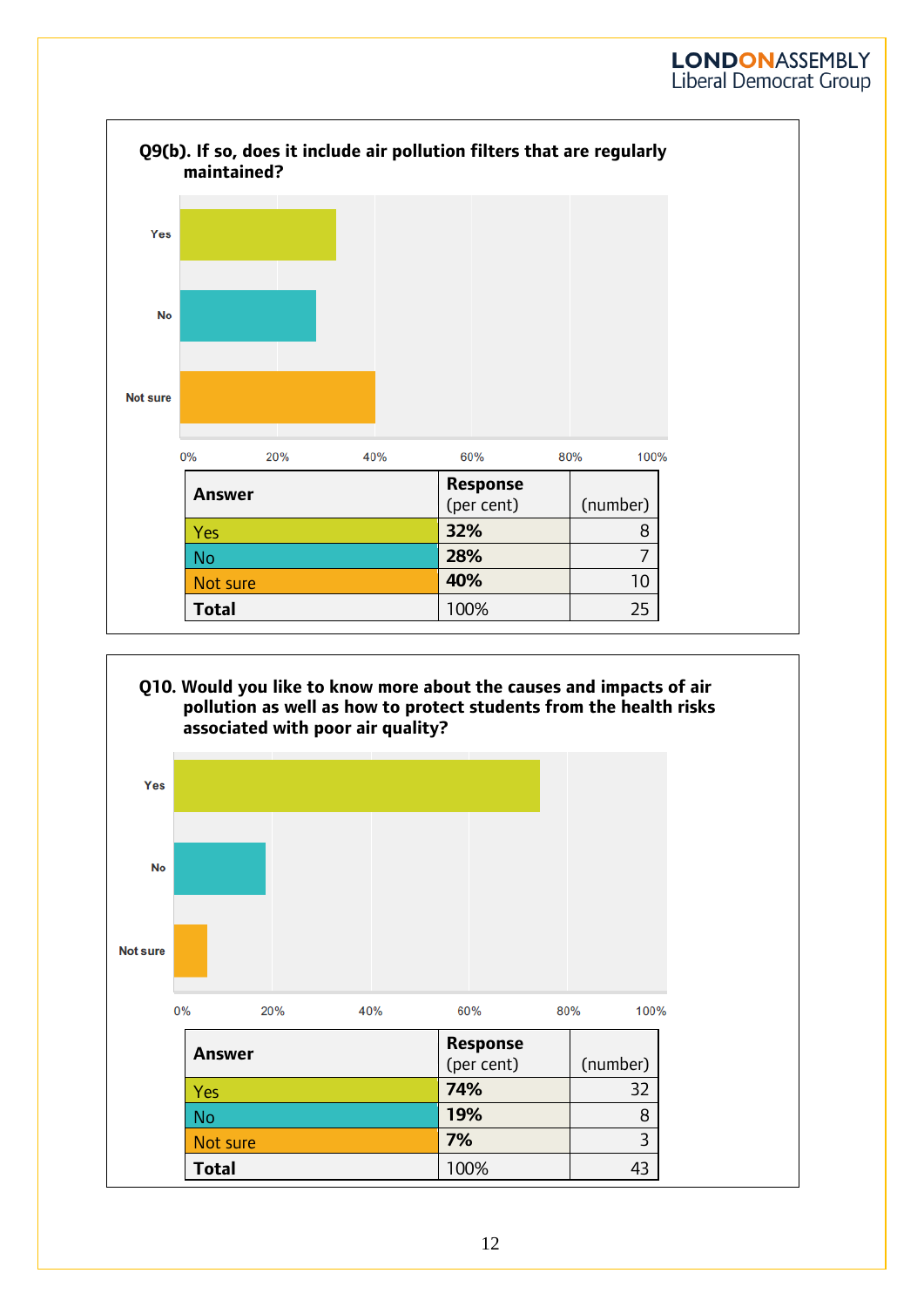### **Recommendations**

#### **Recommendation 1**

I

The Mayor should launch a new air quality awareness campaign among all London's schools – involving students, teachers, parents and governors – to improve their understanding of air pollution and raise their awareness of the actions they can take to reduce their exposure to dangerous pollutants. Specific consideration should be given to expanding the Cleaner Air 4 Schools (CA4S) education programme to include all those schools that are situated within 150 metres of a road carrying 10,000 or more vehicles per day.

#### **Recommendation 2**

The Mayor should launch a publicity campaign to promote awareness of those air quality alert systems – such as the airTEXT service and London Air Quality Network app – which provide free information and health advice when air pollution levels are forecast to reach moderate or high levels. Specific consideration should be given to establishing a dedicated early warning system for London's schools in order to protect vulnerable students.

#### **Recommendation 3**

London boroughs should carry out a review of their automatic air quality monitoring networks and, where necessary, seek to improve their coverage by siting additional monitoring stations at or near the most polluted schools. Additional consideration should be given to installing low cost air quality sensors (that can monitor air quality in real time) at all London schools.

#### **Recommendation 4**

The Mayor should encourage all schools to consider their pupils' exposure to air pollution when developing their School Travel Plans (STPs).

#### **Recommendation 5**

The Mayor should consider offering grants to improve the indoor air quality of London's most polluted schools - ensuring that all classrooms have access to adequate air filtration and ventilation systems.

#### **Recommendation 5 Recommendation 6**

The Mayor, Boroughs and London schools should seek to improve the green infrastructure in and around school premises to help capture and mitigate locally generated particulate pollution, particularly from nearby busy roads.